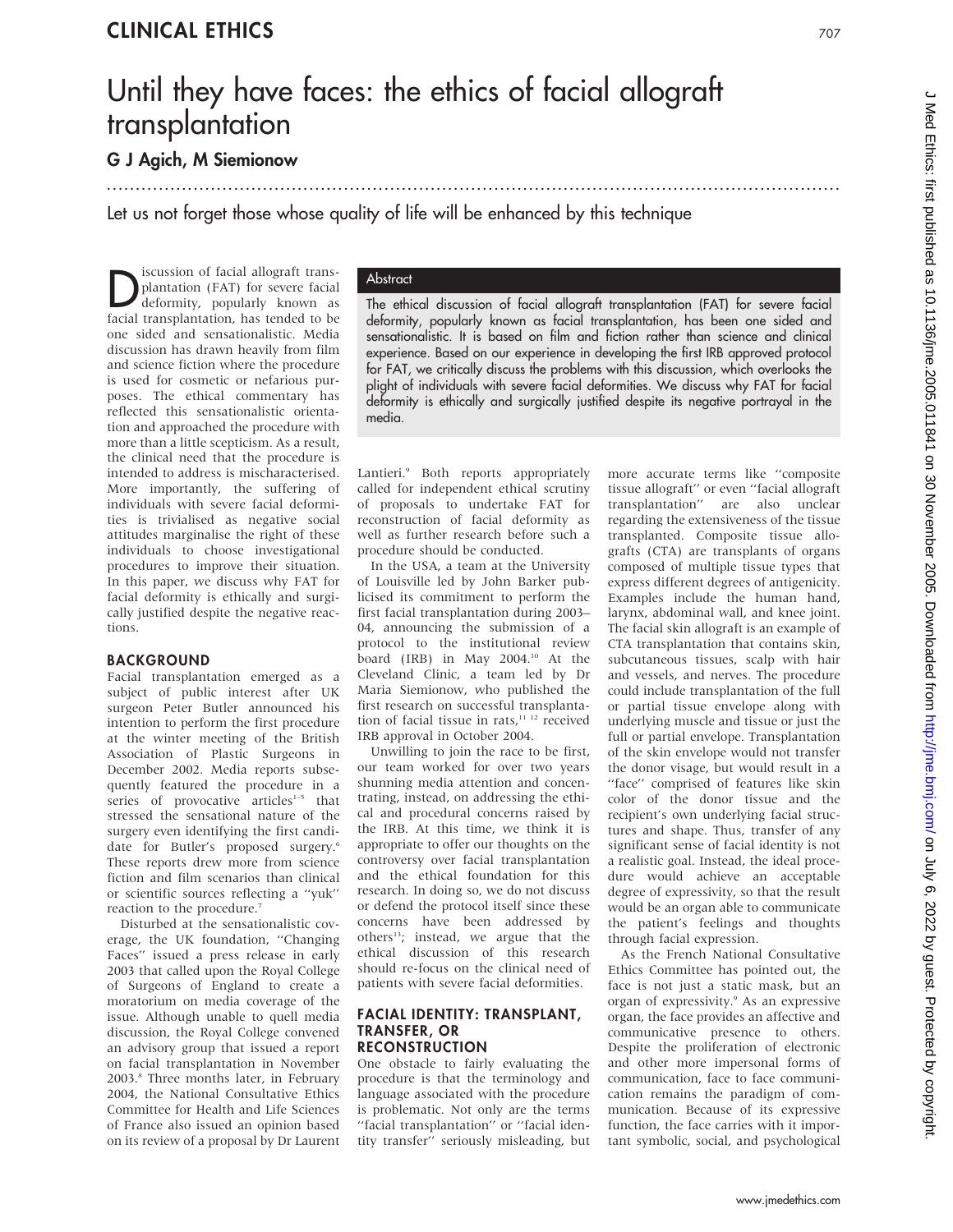significance that cannot be overlooked. Portrayal of the procedure from the perspective of science fiction and film rather than science or clinical reality has distorted its therapeutic purpose. FAT for reconstruction of severe facial deformity is not a cosmetic procedure undertaken for vanity; neither is it a facial identity swap (as in the film Face/Off starring John Travolta and Nicholas Cage), nor does it extend the goal of transplantation from legitimate life saving to questionable life enhancement.

Worries about the misuse of the procedure overlook the fact that the candidates for the procedure are individuals with severe facial deformities that make their presentation in normal social settings extremely difficult, if not impossible. Diminished quality of life is the stark effect of their deformity, because the rest of us cannot accept them as they are. In this regard, we are as insensitive as the Victorians who regarded John Merrick, the so-called Elephant Man, as a curiosity focusing on his deformity rather than the sensitive person he was.<sup>14-16</sup> A similar insensitivity seems to be at work in the media coverage of FAT and the ethical commentary that plays on the paradoxes of personal and social identity transfer rather than the clinical reality of severe facial deformity.

Like Merrick, the candidates for FAT suffer in an intolerant and insensitive world. Their profound wish is to recover a facial appearance that is within the normal range. They long for an agreeable face that will not elicit revulsion or avoidance. Improving patient welfare is a traditional obligation of medical ethics.17 One might analogise this procedure with other reconstructive procedures like surgery for cleft lip and palate, which are ethically justified insofar as they improve the child's quality of life and increase the potential for social interaction and normal development.

#### THE CLINICAL REALITY

Currently, reconstructive armamentarium for treatment of facial deformities due to severe trauma, burn injuries, gunshot wounds, or cancer, includes standard skin grafting, application of local flaps, tissue expansion, prefabrication, and free tissue transfers.<sup>18-24</sup> Despite the efforts and introduction of microsurgical techniques, the results have been, at best, mediocre. The "mask-like" appearance, including skin discoloration, deforming contractures around the eyes, nose, mouth, and ears, make up the stigma of a deformed face that is visible even at a distance. At present, there is no effective way to hide or to change this appearance. Many

patients seek repeated reconstructive attempts—as many as 30–50 surgical procedures. In the end, the results are usually not strikingly better leaving the patients with less hope and greater frustration.

The vascular anatomy of the face is well known, and adequate blood supply should be preserved for the survival of the transplanted facial allograft. Two successful cases of total face and scalp replantation have been reported.25 26 In the first case, the replantation was based on multiple arterial and venous anastomosis (facial and superficial temporal vessels).<sup>25</sup> However, the second case of face and scalp replantation was based only on a single artery and two veins (superficial temporal artery and veins).26 Both patients recovered with adequate animation of the facial muscles and intense hair growth on the scalp. Therefore, by preserving the terminal branches of the external carotid artery, facial and superficial temporal arteries, transplantation of the entire facial skin flap can be performed.

To cover an extensive facial deformity, the application of ''face-like'' tissue having the same colour, texture, pliability, and plasticity would be the best. Unlike the many sources available for skin grafting or free flap harvest from the patient's own body, no facial type of tissue is available once the face is severely damaged. The only option is a facial skin allograft taken from another human to replace the unappealing ''facial mask'' of deformity.

Calling such a procedure of facial resurfacing or coverage a ''face transplant'' is thus misleading. The human face is a unique organ composed of the bony framework covered with facial muscles and overlying skin. In patients with burns often only the skin component of the face is damaged; the bone, the muscles, and the eyes are intact and do not need replacement. Indeed, standard treatment protocols applied in burn units use only thin skin grafts to cover the face of burn patients. A transplant of the full facial organ, including underlying bones, muscles, and, perhaps, eyes, is far too radical an approach to correct the unappealing skin grafts. This point needs to be stressed, because attempts to transplant facial skin (and associated underlying subcutaneous tissues) for facial resurfacing of burned patients is far less than that envisioned in a Face/Off-type of full identity transfer. The underlying structures of the recipient would shape the resulting face as much as the overlying allograft tissue resulting in a composite result.

There are clearly defined risks associated with facial skin allograft

transplantation. These are similar to the risks associated with solid organ transplants including the need for lifelong immunosuppression, increased risk for infection, metabolic disturbances (diabetes), development of malignancies (lymphoma), transplant rejection, or failure. The potential advantage of the facial tissue over kidney or heart transplantation is the option of autogenous skin regrafting in case of transplant failure followed by cessation of immunosuppression. In contrast, solid organ recipients either die when the graft is rejected (heart or liver) or are forced to resume dialysis in the case of kidney recipients. Currently, over 50 patients have received composite tissue transplants, including hand, larynx, abdominal wall, knee joint, nerve, tendon, muscle, and tongue. These patients decided to accept the risks of lifelong immunosuppression, because they could not cope with their deformity or disability.

The ethical commentary, however, has questioned whether improving quality of life can justify the risks of immunosuppression. This commentary, however, has not come to terms with the alternatives, which involves multiple burdensome reconstructive procedures or a life of social isolation. Critics assume that life saving is the only justified reason for undertaking the risks of immunosuppression. Although organ transplantation is often couched in the language of life saving, it is justifiably performed for quality of life improvement as well.<sup>27</sup> For example, the use of living kidney donation for individuals for whom dialysis remains feasible is an accepted and growing practice.

Some critics have claimed that the loss of the graft would be devastating. Certainly, it would necessitate additional reconstructive procedures, but it would not be life threatening as some have claimed.<sup>28</sup> The potential for graft rejection means that candidates must have appropriate tissue sites for regrafting should the allograft be rejected. If the graft was rejected, immunosuppression would be stopped eliminating its risks. Candidates for this procedure would have undergone multiple reconstructive procedures previously, so their ability to weigh the burden of further procedures should be solid.

Clearly, candidates for this procedure should undergo rigorous pretransplant assessment including psychiatric, psychosocial, and bioethical. The patients offered this innovative procedure should be fully informed of the risks and reasonable benefits that can be expected from participation in this trial. They and their family should receive counselling